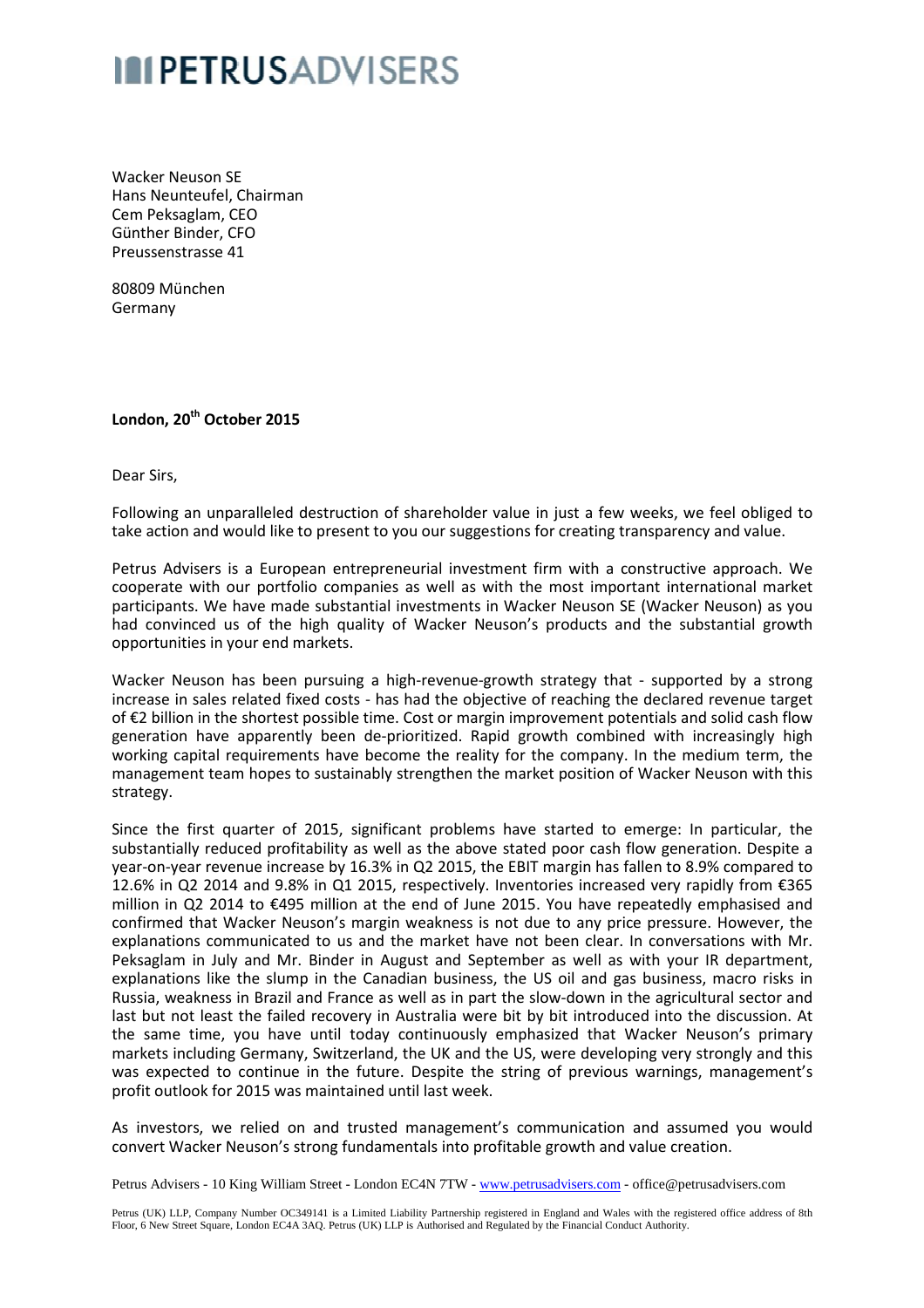## **IN PETRUS ADVISERS**

Yet, the hastily published profit warning of 14 October 2015 has fundamentally shaken this trust. On 6 October 2015, we spoke to your IR team, and the tenor of the conversation did not in any way indicate a strong revision of the 2015 guidance, although the company must already have had September flash reporting by then. It was, for instance, explicitly stated that inventories in Q3 2015 would be reduced in comparison to Q2 2015, which would be accompanied by the realisation of a<br>certain EBIT contribution. It is just as disappointing that Wacker Neuson cannot yet properly explain certain EBIT contribution. It is just as disappointing that Wacker Neuson cannot yet the significant change to its 2015 guidance given that consolidated numbers are supposedly not yet available. The implicit H2 estimates that derive from your new guidance range are shocking, namely an EBIT margin decline to between 4.2% and 7.2%, which compares to 11.0% in H H2 2014.

The resulting picture in the capital markets is disastrous: Following a succession of factors dampening global economic growth despite which you refrained from modifying your guidance, the company appears to be flying blind and without strong and reliable management. Investors feel insecure and lack support and guidance in their assessment of the company. Equity analysts are shocked and can only give a view on the value of Wacker Neuson to a very limited extent. We are even more astonished by your IR department's statement that Wacker Neuson sees no reason at even more astonished by your IR department's statement that Wacker Neuson sees no reason at<br>this time for immediate cost and working capital measures since management is, in principle, satisfied with the medium-term outlook of the end markets. Your share price has declined by approximately 50%.

Against this background, we would like to make the following suggestions:

- (1) Communication: Timely and clear communication. It is unacceptable that the market has to wait until 10 November 2015 for a substantiation of the drastic profit warning of this week.
- **(2) Transparency:** Under the pretext of possible commercial damage, Wacker Neuson h has so far failed to explain the material drivers of its business. As a result, investors are only partially<br>able to estimate the risks and opportunities of the business in a fair way.<br>Cost: The build-up of fixed costs, particularly able to estimate the risks and opportunities of the business in a fair way.
- **(3) Cost:** The build-up of fixed costs, particularly in Sales, has increased the operating l of Wacker Neuson. In what is a highly cyclical industry, the effects of this strategy are now becoming apparent. Strict and continuous focus on cost efficiency and flexibility seem to exist only to a limited extent. Even the drastically changed market outlook does not yet seem to have led to a more cost centred approach. We therefore suggest the immediate consideration of a comprehensive cost reduction programme, with a particular focus on sales and procurement related costs. Given the suddenness and extent of the market deterioration, we suggest that action be taken using external support so as to increase speed and implementation capacity. We are convinced that a speedy and convincing communication of cost-saving objectives and measures can contribute to regain the trust of Wacker Neuson's investors.
- (4) Cash Generation/Working Capital: We furthermore suggest a comprehensive improvement programme for working capital, with the objective of a sustainable increase in cash generation throughout the cycle. Takeuchi should not serve as the only benchmark. Instead, internally developed and higher benchmarks should be aimed for. Decreased working capital internally developed and higher benchmarks should be aimed for. Decreased working capital<br>intensity will ultimately strengthen Wacker Neuson's growth capability, even if Sales tasks may become more demanding. As with costs, we also suggest involving external experts in order to achieve fast and comprehensive progress. Clear communication of concrete goals and their respective timelines is important. The hitherto vaguely indicated medium-term goal of 35% working capital/sales is not specific enough. The situation is unsatisfactory unsatisfactory.

In summary, we would like to state that we continue to believe in the potential of your work at Wacker Neuson which we consider a gem amongst German mechanical engineering companies. Our suggestions for operational improvement therefore aim at increasing your focus on profitable growth, combined with pro-active and transparent capital markets communication in order to address the massive loss of investor trust.